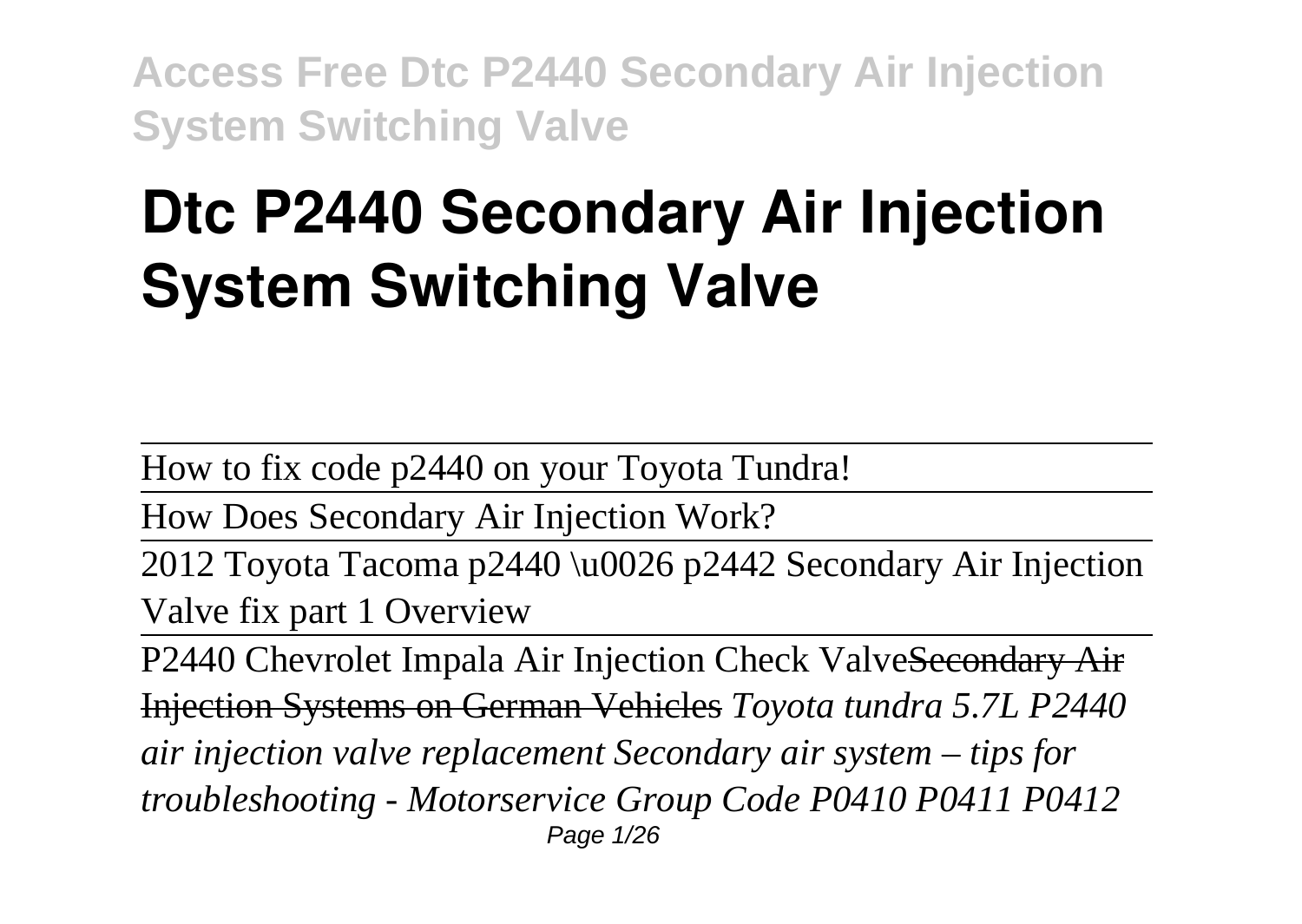*Secondary Air Injection \"Test this First\" 2007 Toyota Tundra Secondary Air Injection Switching Valve Issue* **Toyota FIXED Secondary Air Injection Valves** *2012 Toyota Tundra 4 6 Liter Secondary Air Injection Valve Change* 2012 Toyota Tacoma p2440 \u0026 p2442 Secondary Air Injection Valve fix part 5 Looking at damages valve. Tundra CEL P2442, P2443 Air Injection Pumps Tundra Won't Accelerate FIXED - VSC \u0026 Engine light on CHEVY IMPALA P0411 ?? How to Rebuild Auxiliary Air Pump for Mercedes | BMW | and Other Brands | P0410 P0492 P1411 VW Audi Secondary Air Injection Explanation and Diagnostics p0410 p0411 *Replacing Secondary Air Injection Pump for 2007-2013 5.7 Tundra Land Cruiser Sequoia*

2012 4.0 V6 Toyota Tacoma Air Injection Pump Mod*Principle of the Secondary Air System Secondary air system – Basic information* Page 2/26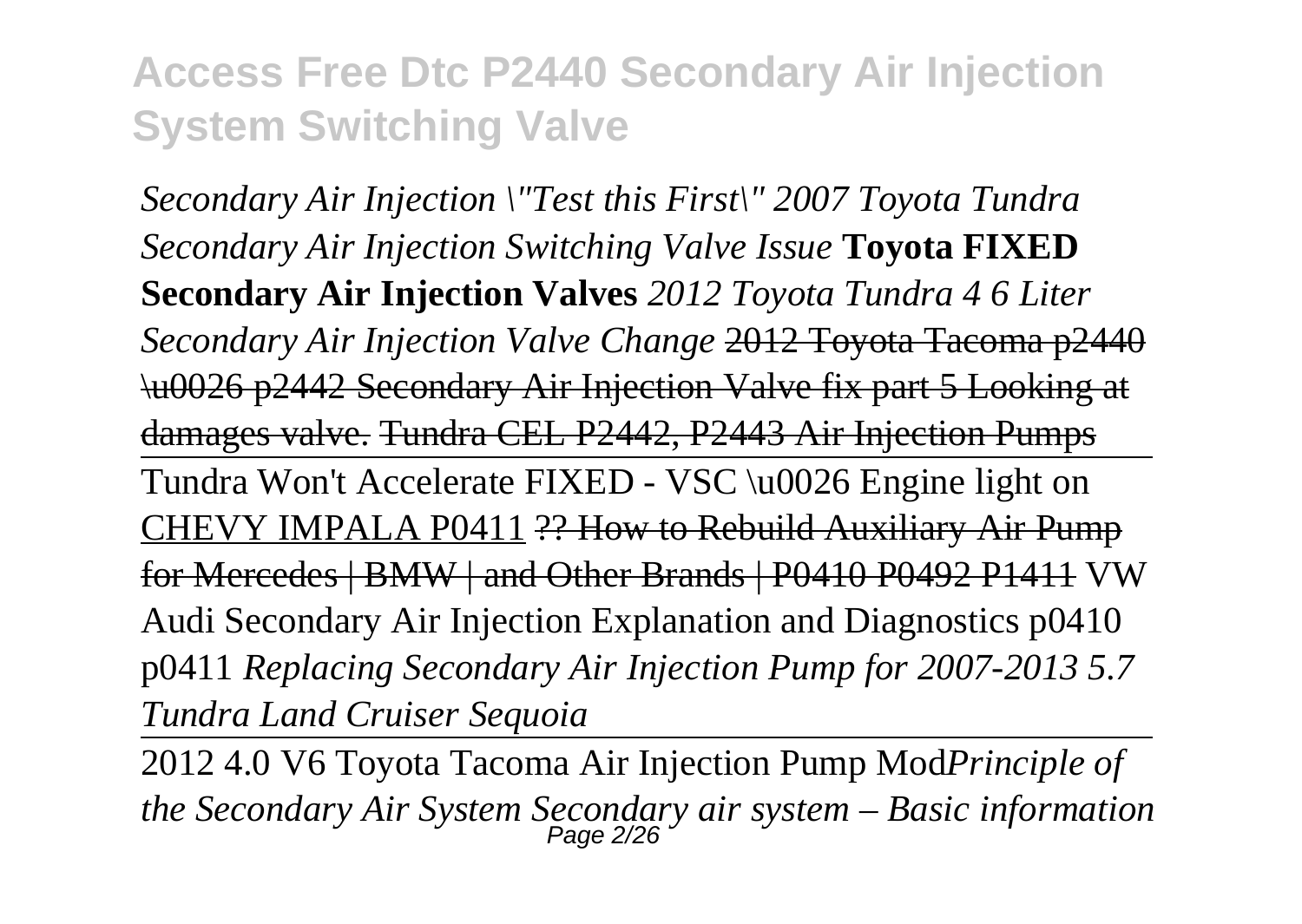*- Motorservice Group*

DIY VL?OG: GX470 Air Injection Pump CEL P0418 \u0026 P2445

2012 Toyota Tacoma p2440 \u0026 p2442 Secondary Air Injection Valve fix part 3 Removing Air Intake Housin*Signs of a Bad Secondary Air Injection P0418 P0411 P02445 P0410 Failure Symtoms*

SECONDARY AIR INJECTION CHECK VALVE REPLACEMENT LOCATION CHEVROLET CRUZE, SONIC Secondary Air Injection (AIR) system P0410 Can we fix it ?!? Secondary Air Injection System **Toyota Tundra AIR Injection Code P2440, P2441, P2442, P2443** *FIX CODE P2432 SECONDARY AIR INJECTION SYSTEM CHEVY, CHEVROLET, GMC, BUICK, CADILLAC DTC Jeep P106B Short Explanation* Page 3/26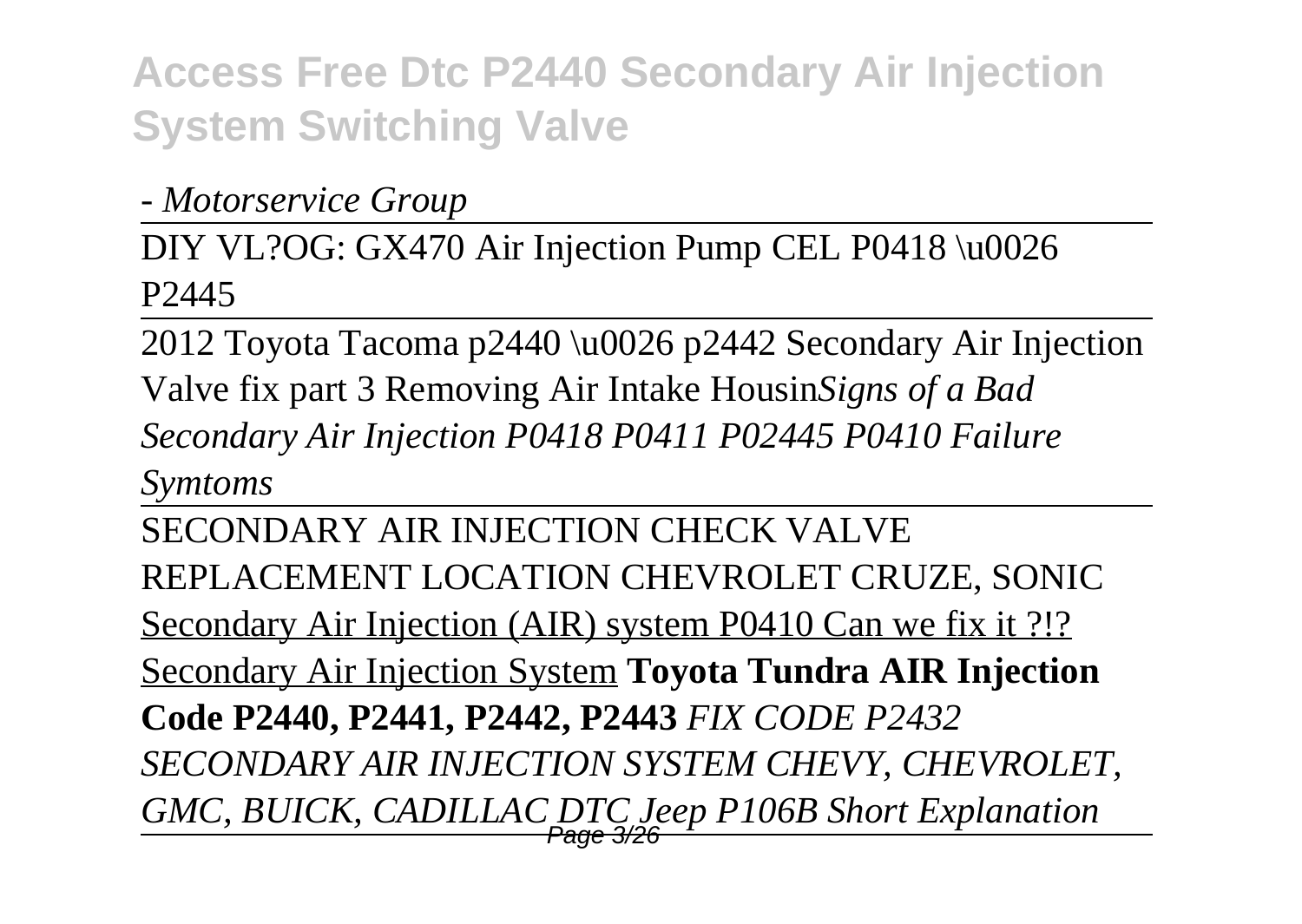Dtc P2440 Secondary Air Injection

Error Code P2440 is defined as Secondary Air Injection System Switching Valve Stuck Open Bank 1. This indicates a stuck open problem in the switching valve of the secondary air injection system in Bank 1.

Error Code P2440: Secondary Air Injection System Switching ... P2440 is a diagnostic trouble code (DTC) for "Secondary Air Injection System Switching Valve Stuck Open Bank 1". This can happen for multiple reasons and a mechanic needs to diagnose the specific cause for this code to be triggered in your situation.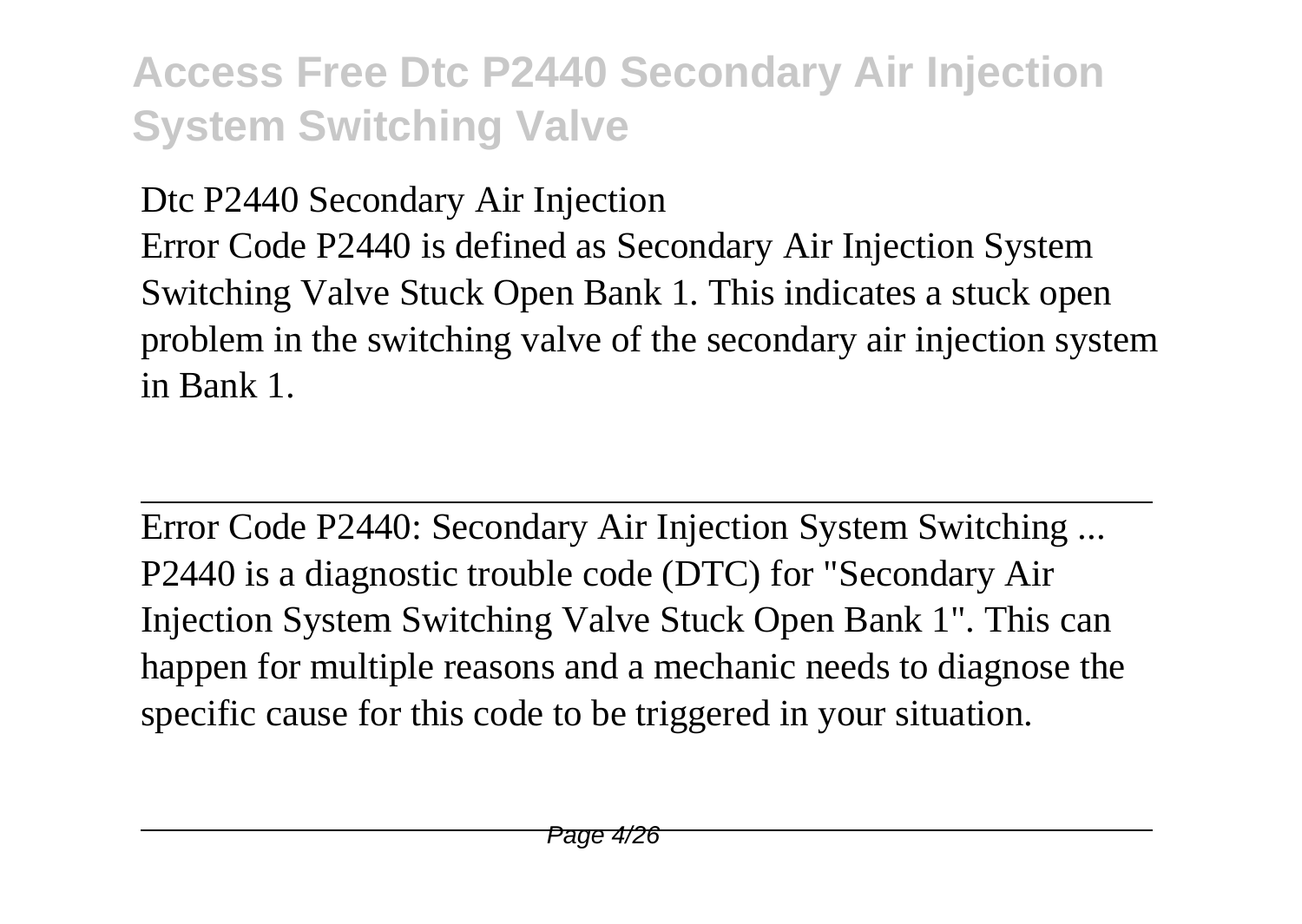P2440 OBD-II Trouble Code: Secondary Air Injection System ... How to repair P2440 code Secondary Air Injection System Switching Valve Stuck Open Bank 1 To accelerate the activation of catalyst when warming up the engine, the air injection system pumps the secondary air to the exhaust manifold by pressure.

P2440 - Secondary Air Injection System Switching Valve ... OBD-II Code P2440 is defined as a Secondary Air Injection System Switching Valve Stuck Open The Secondary Air Injection System pumps outside fresh air into the Exhaust System during cold engine start up. This additional air helps burn up the highly rich exhaust emissions that are produced when the engine is warming up.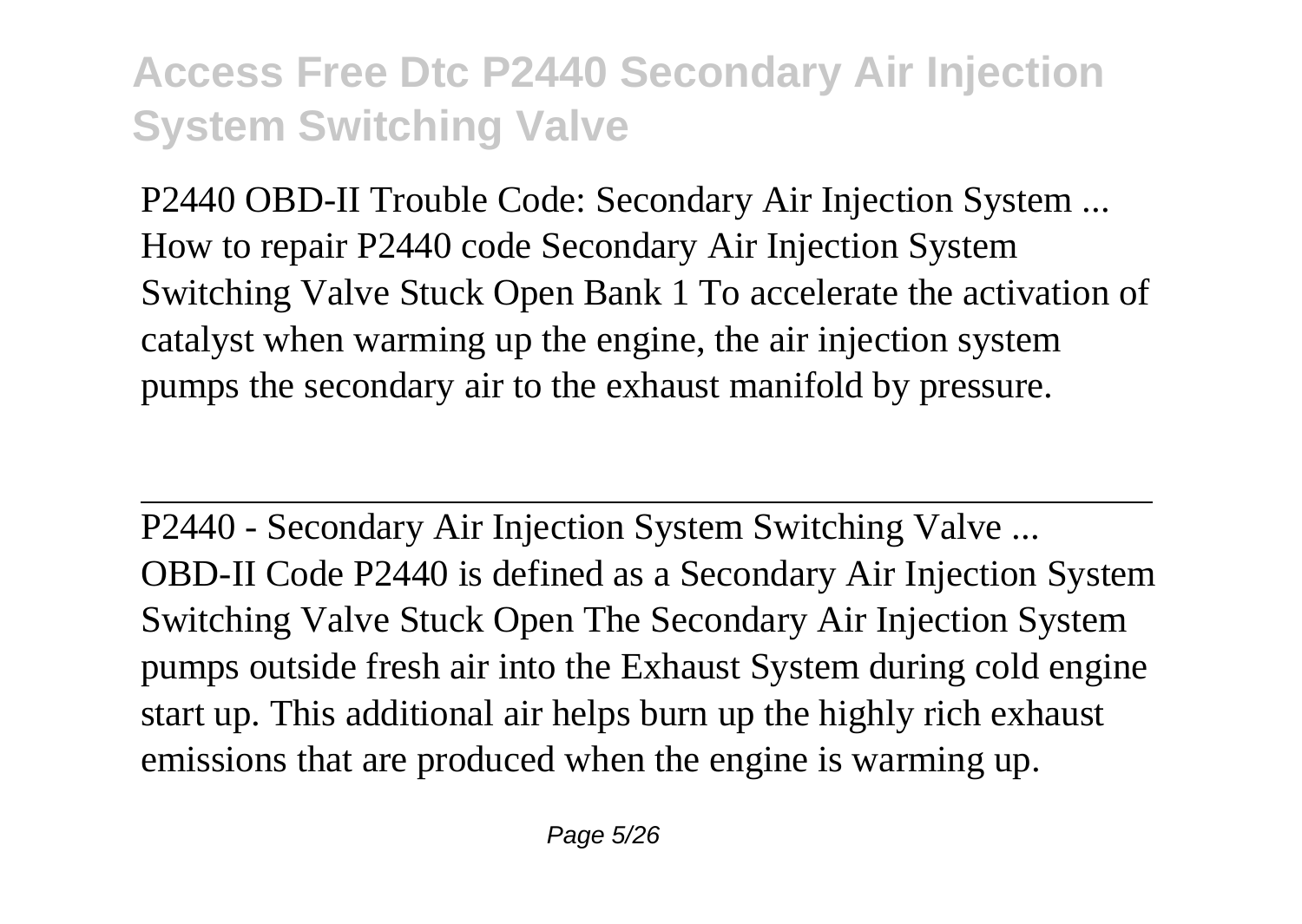P2440 OBD-II: Secondary Air Injection System Switching ... Toyota P2440 Secondary Air Injection System Switching Valve Stuck Open. Description. OBD-II Trouble Code Description for P2440 Toyota. ... Previous Previous post: Toyota P2439 Secondary Air Injection System Air Flow/Pressure Sensor Circuit Intermittent/Erratic.

Toyota P2440 Secondary Air Injection System Switching ... P2440 TOYOTA Meaning To accelerate the activation of catalyst when warming up the engine, the air injection system pumps the secondary air to the exhaust manifold by pressure. The secondary air is supplied by the air pump and it is pumped to the exhaust<br> $P_{\text{age 6/26}}$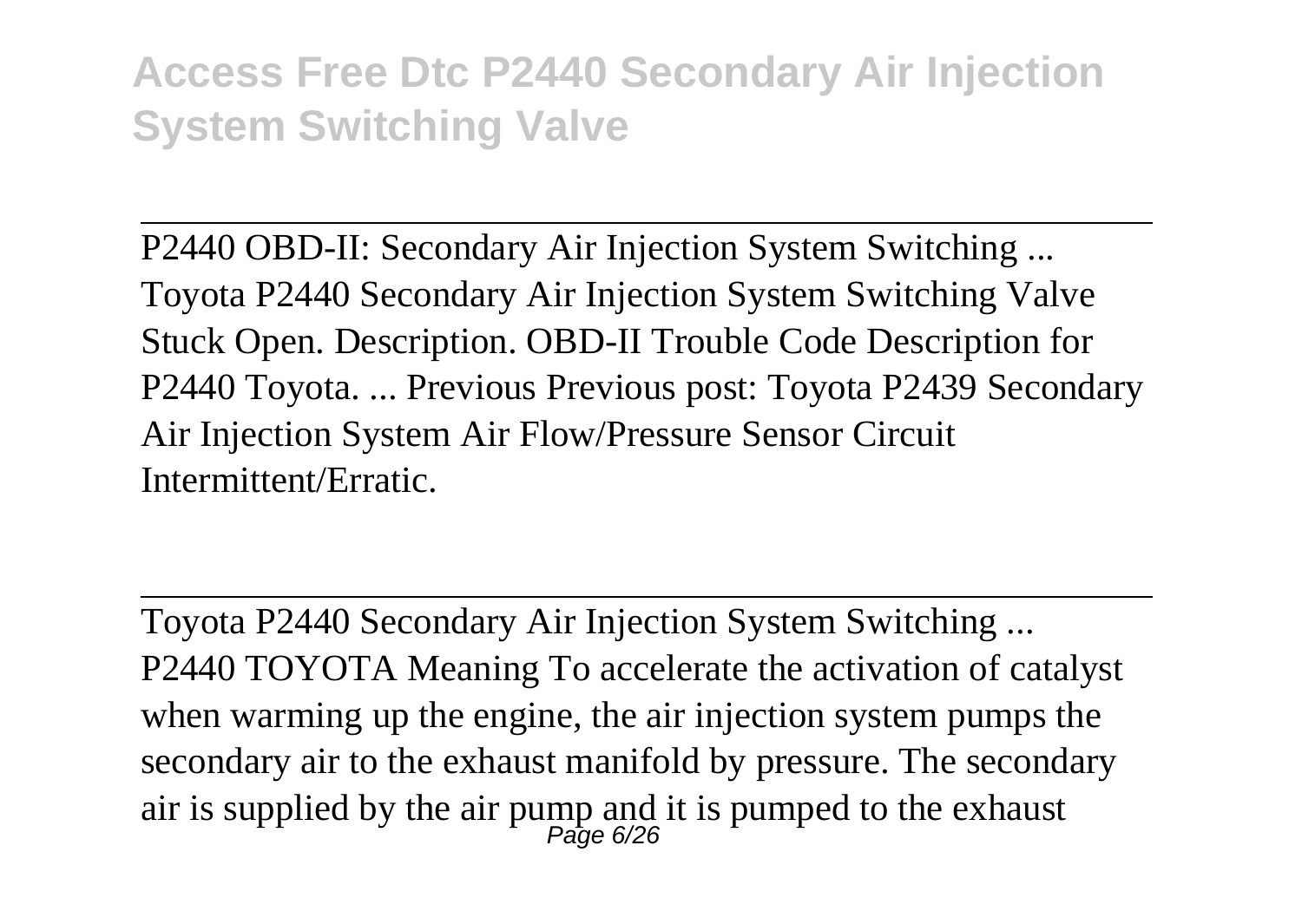manifold through the air switching valve.

P2440 Toyota - Secondary Air Injection System Switching ... Secondary Air Injection (AIR) System Valve Stuck Open Cadillac: Secondary Air Injection (AIR) System Shut-Off Valve Stuck Open Chevrolet: ... DTC P2440 has been discussed in the following consumer complaints. 2006 Buick LaCrosse Electrical System Consumer Complaints Details ...

DTC P2440 Definition, Category, Faulty System and Component P2440 TOYOTA Description To accelerate the activation of catalyst when warming up the engine, the air injection system<br> $P_{\text{age}}$  7/26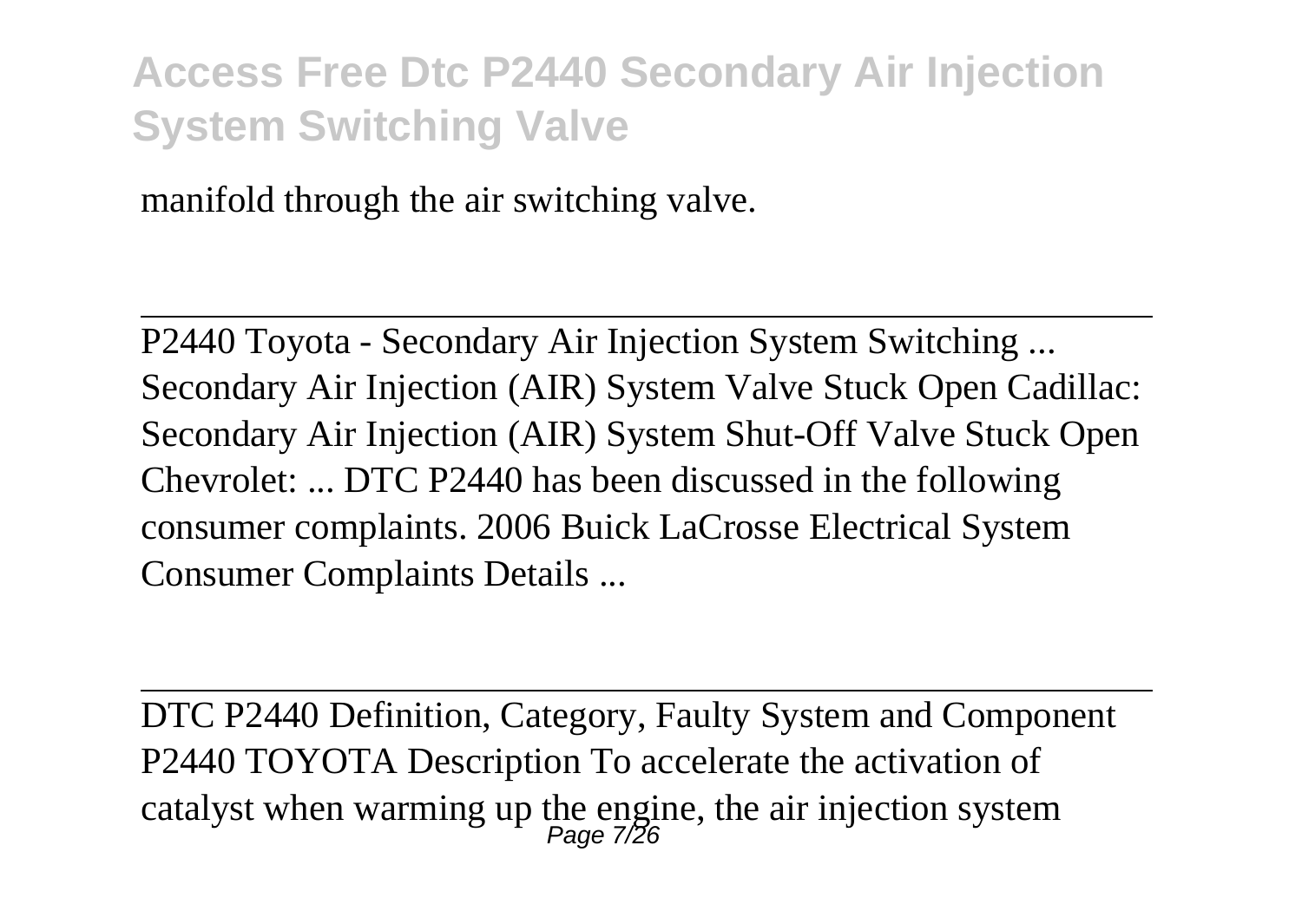pumps the secondary air to the exhaust manifold by pressure. The secondary air is supplied by the air pump and it is pumped to the exhaust manifold through the air switching valve.

P2440 TOYOTA Secondary Air Injection System Switching ... P2438 Secondary Air Injection System Air Flow/Pressure Sensor Circuit High Bank 2 So I replaced air control/switch valve for p2440. Now i have p2438 which I did not have before and other code is gone.Swapped my air pumps around and code still stays bank 2.

P2440 – Secondary air injection (AIR) switching valve ...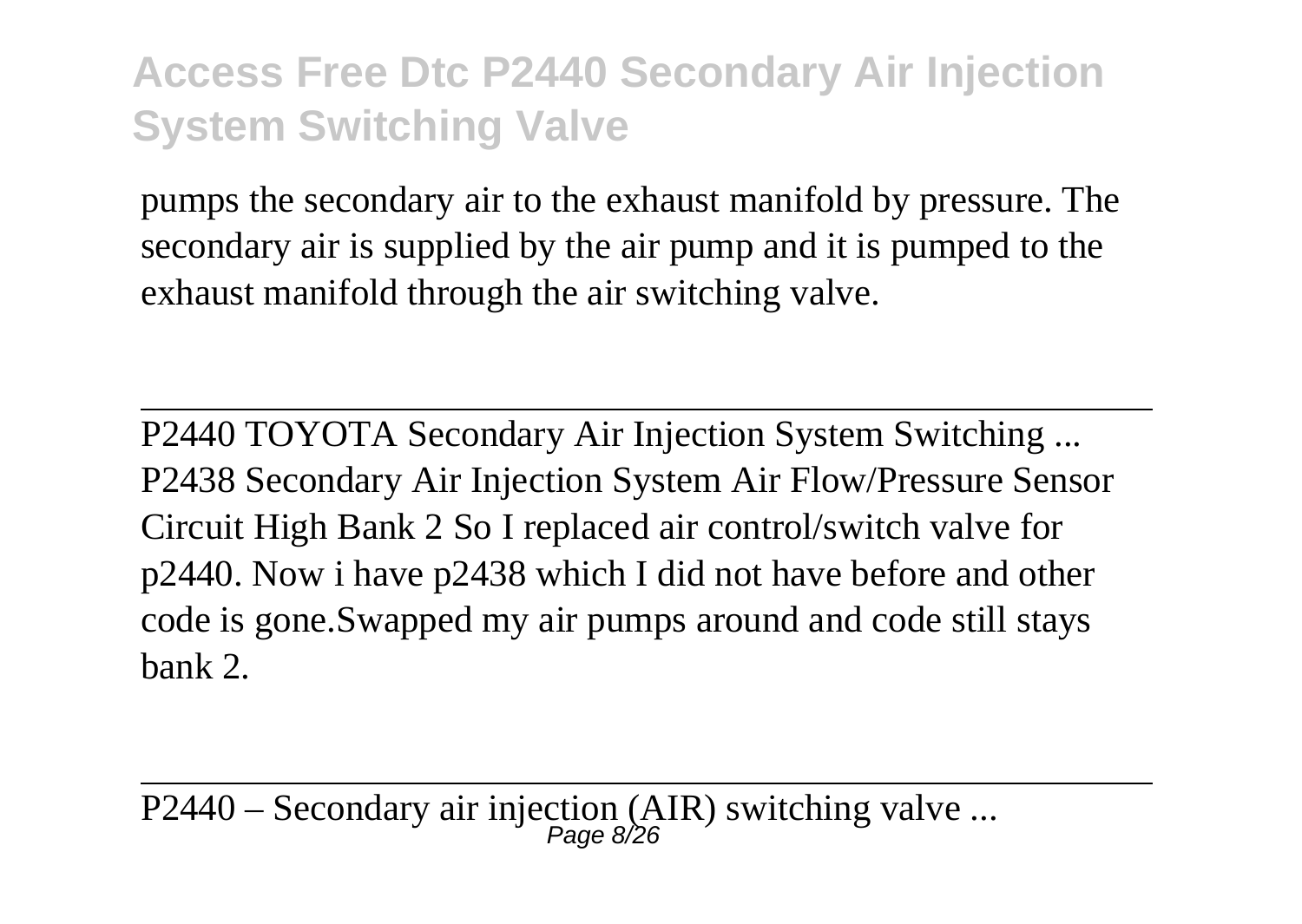Secondary Air injection system What is Secondary Air injection system and DTC P2440 in Toyota? The Valve Stuck Open secondary air injection system is a secondary air pump error P2440 Toyota Landcruiser. This results in an open issue for the valve of the secondary air injection system.

Secondary Air injection system - Best Automobile Workshop ... Some 2012 model year Tacoma vehicles equipped with the 1GR-FE engine may exhibit a MIL "ON" condition with Diagnostic Trouble Codes (DTCs) P2440/P2442 (Secondary Air Injection System Switching Valve Stuck Open Bank 1/Bank 2). This condition may be caused by moisture intrusion into the air injection pump.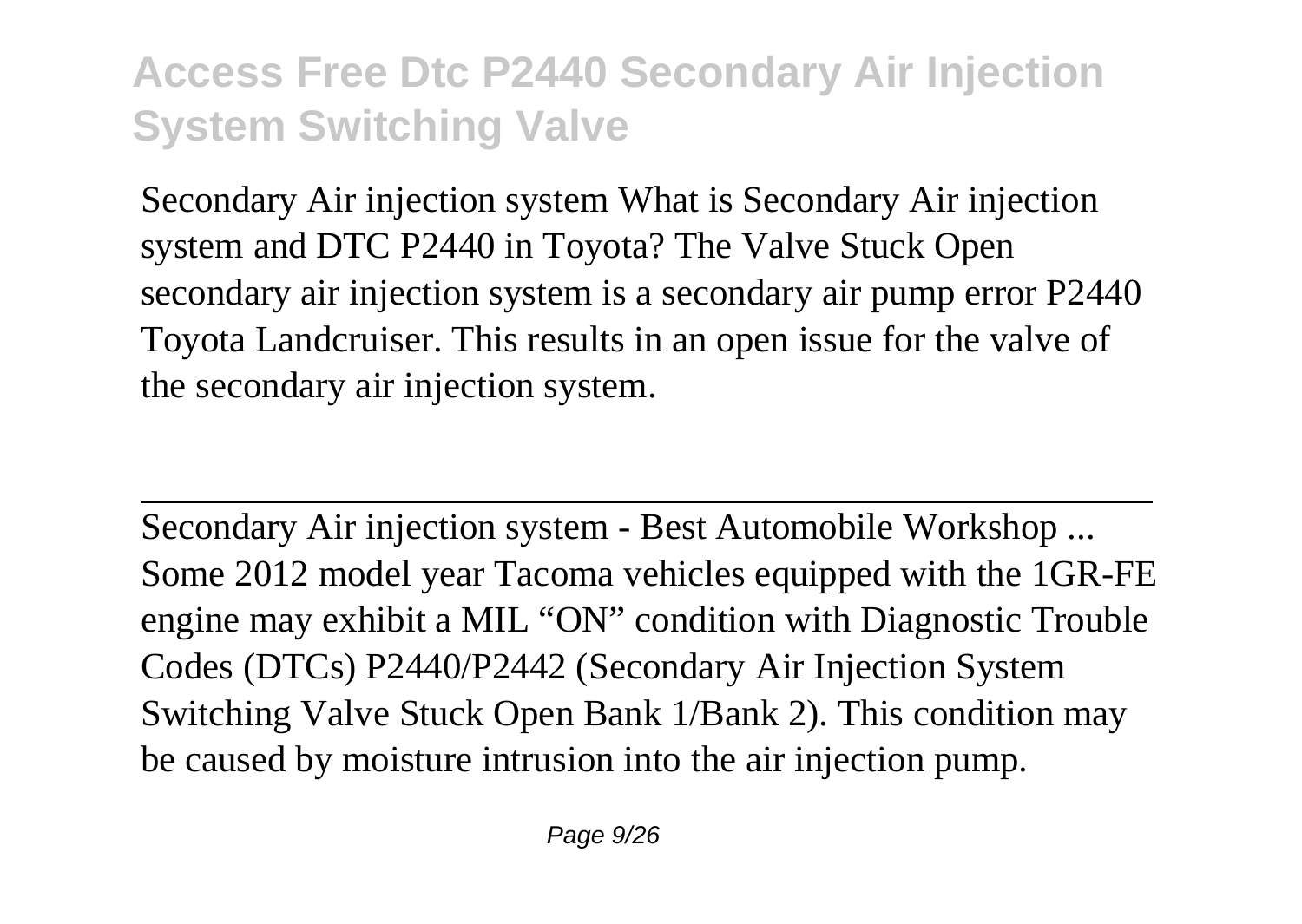Air Injection System - Moisture Intrusion: MIL ON DTC ... P2440 CHEVROLET Description The Secondary Air Injection (AIR) System aids in the reduction of hydrocarbon exhaust emissions during a cold start-up. This occurs when the start-up engine coolant temperature (ECT) is between 5-50°C (41-122°F), and the intake air temperature (IAT) is between 5-60°C (41-140°F).

P2440 Chevrolet - Secondary Air Injection System Switching ... P2440 DTC P2440. Secondary Air Injection (AIR) System Shut-Off Valve Stuck Open . Circuit/System Description. The secondary air injection system aids in the reduction of hydrocarbon emissions during a cold start. The electric air pump forces fresh air into the Page 10/26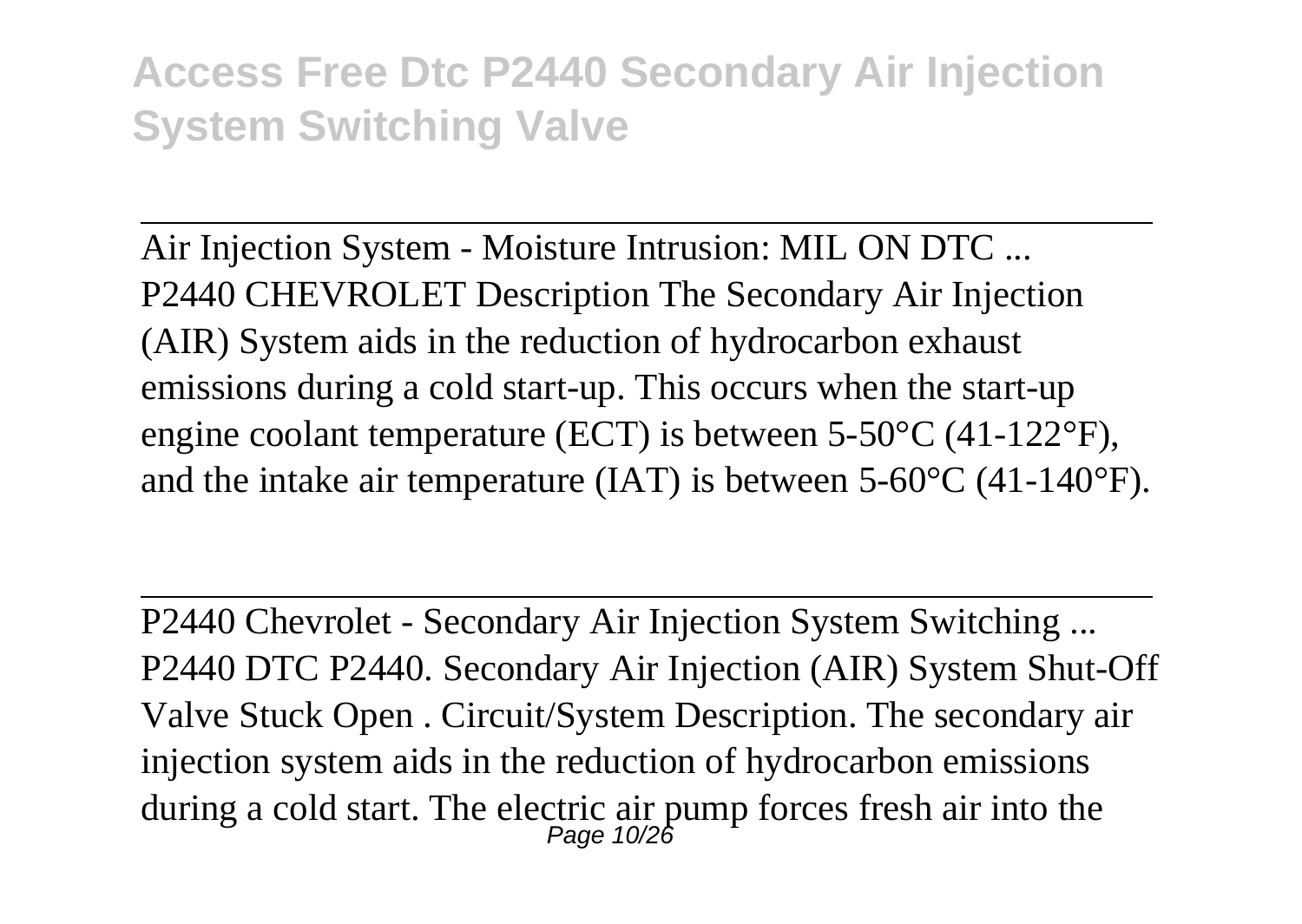exhaust stream in order to accelerate the catalyst operation. Ignition voltage is supplied directly to the secondary air injection pump relay and secondary air solenoid valve relay.

#### I HAVE A 2010 CHEVY MALIBU 4 CYLINDER, I HAVE CODES P0411 ...

OBD-II trouble code P2430 and related codes P2431, P2432, P2433, and P2434 are associated with the secondary air injection system air flow/pressure sensor circuit bank 1. The purpose of the secondary air injection system air flow/pressure sensor circuit bank 1 is to reduce the amount of hydrocarbon exhaust emissions during engine start-up when ...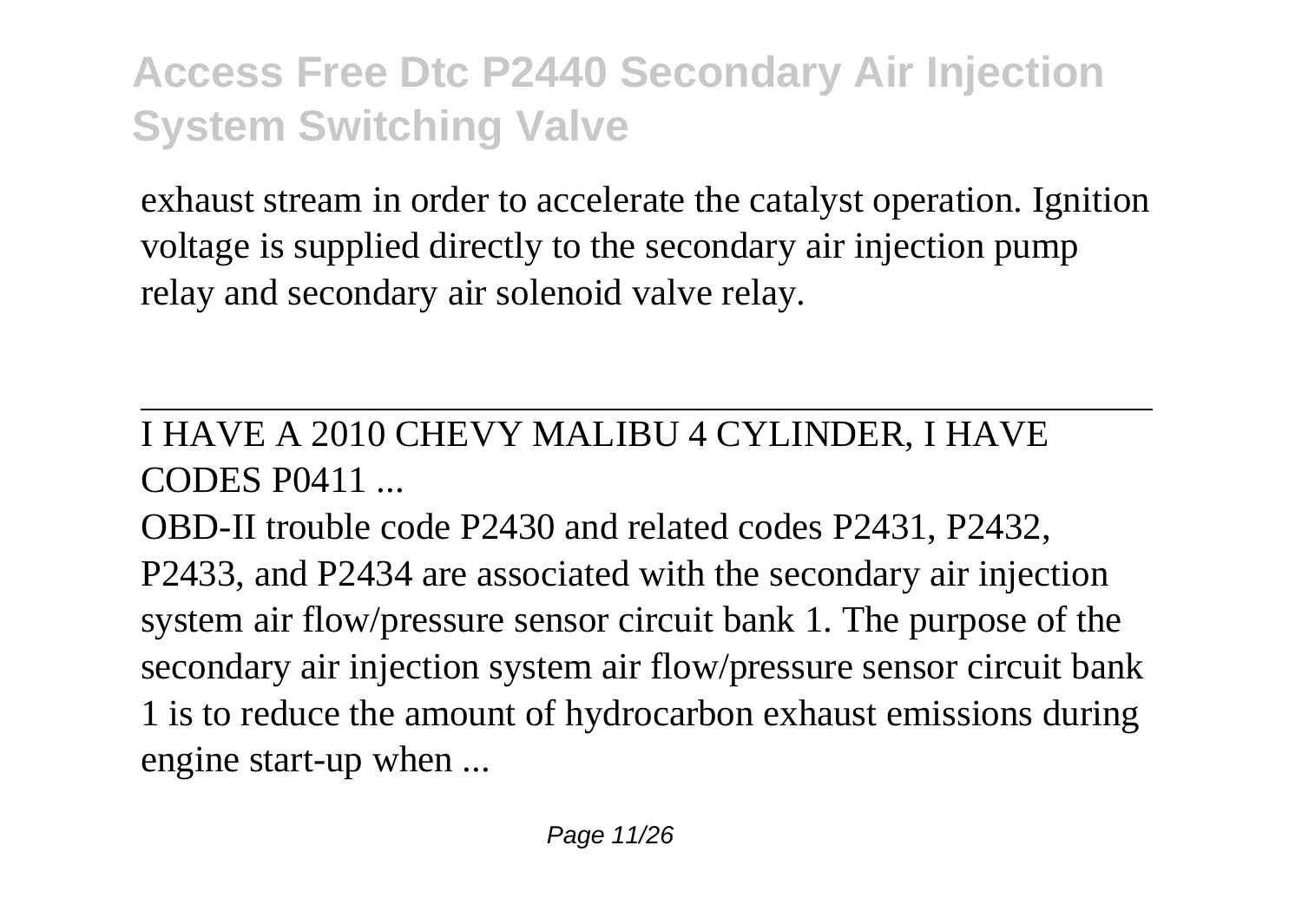P2430 Secondary Air Injection System Air Flow/Pressure ... Refer to DTC P1441, P1444 and P2440 (See page ES-304). MONITOR STRATEGY DTC P1442 Stuck Close in Secondar y Air Injection Vacuum Switching Valve Bank 1 DTC P1445 Stuck Close in Secondar y Air Injection Vacuum Switching Valve Bank 2 DTC P2441 Secondary Air Injection System Switching Valve Stuck Close Bank1 DTC No. DTC Detection Condition Trouble ...

DTC P1442 Stuck Close in Secondar y Air Injection Vacuum ... Some 2014 – 2016 model year GX 460 vehicles may exhibit a MIL "ON" condition with Diagnostic Trouble Code (DTC) P2440 (Secondary Air Injection System Switching Valve Stuck Open, Page 12/26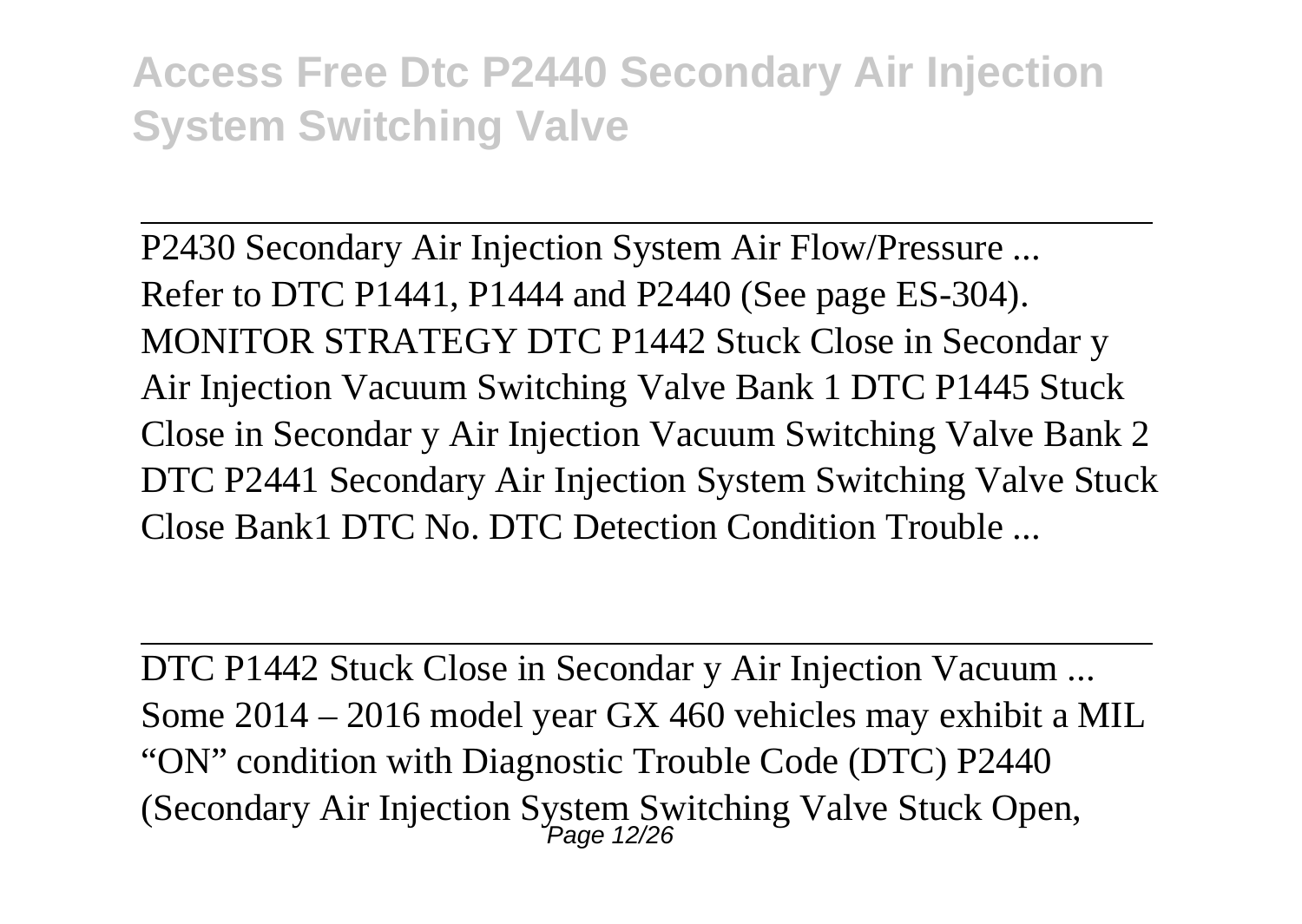Bank 1) or P2442 (Secondary Air Injection System Switching Valve Stuck Open, Bank 2) and under some conditions may enter limp mode (limited throttle input  $\sim$  25mph).

#### MIL ON DTC P2440/P2442

What are the symptoms of the P2440 code? Check Engine Light is on Secondary air injection system may be noisy Engine may stall when idling P2440 diagnostic trouble code stored in the PCM. How serious is the P2440 code? When the P2440 diagnostic trouble code is stored by the PCM the vehicle may stall out or hesitate during operation. Driving under these conditions is dangerous.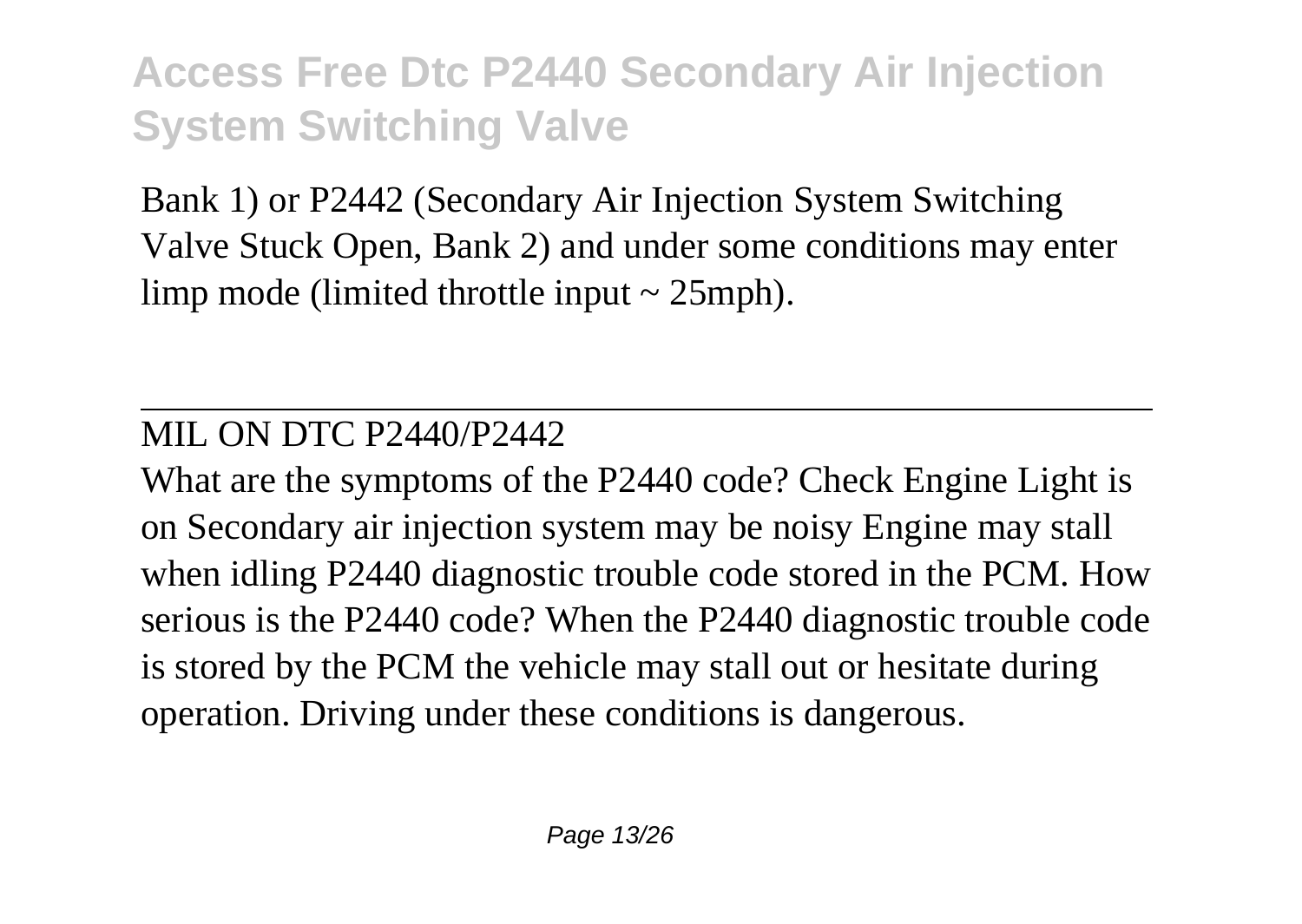How to fix code p2440 on your Toyota Tundra!

How Does Secondary Air Injection Work?

2012 Toyota Tacoma p2440 \u0026 p2442 Secondary Air Injection Valve fix part 1 Overview

P2440 Chevrolet Impala Air Injection Check ValveSecondary Air Injection Systems on German Vehicles *Toyota tundra 5.7L P2440 air injection valve replacement Secondary air system – tips for troubleshooting - Motorservice Group Code P0410 P0411 P0412 Secondary Air Injection \"Test this First\" 2007 Toyota Tundra Secondary Air Injection Switching Valve Issue* **Toyota FIXED Secondary Air Injection Valves** *2012 Toyota Tundra 4 6 Liter Secondary Air Injection Valve Change* 2012 Toyota Tacoma p2440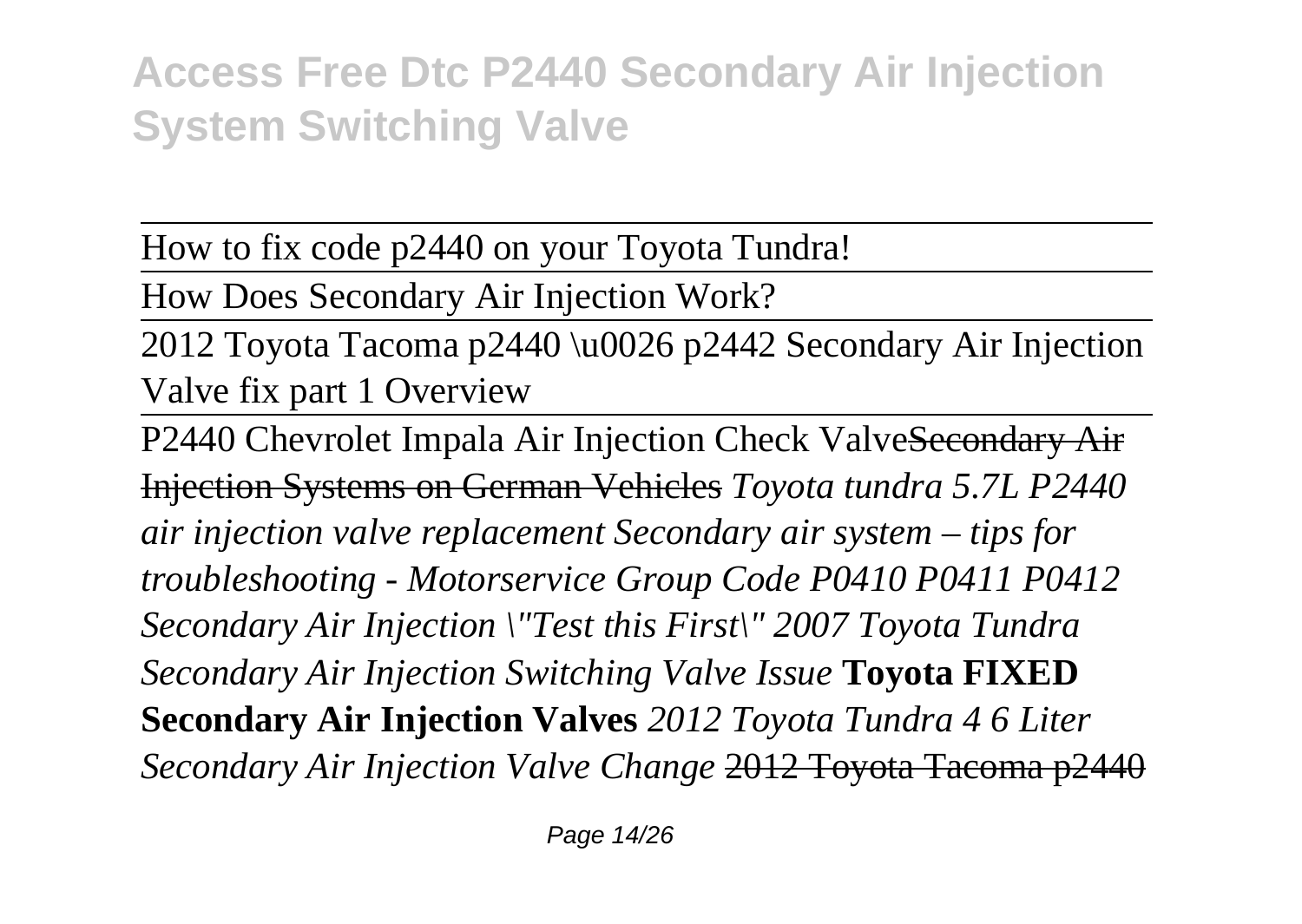\u0026 p2442 Secondary Air Injection Valve fix part 5 Looking at damages valve. Tundra CEL P2442, P2443 Air Injection Pumps Tundra Won't Accelerate FIXED - VSC \u0026 Engine light on CHEVY IMPALA P0411 ?? How to Rebuild Auxiliary Air Pump for Mercedes | BMW | and Other Brands | P0410 P0492 P1411 VW Audi Secondary Air Injection Explanation and Diagnostics p0410 p0411 *Replacing Secondary Air Injection Pump for 2007-2013 5.7 Tundra Land Cruiser Sequoia*

2012 4.0 V6 Toyota Tacoma Air Injection Pump Mod*Principle of the Secondary Air System Secondary air system – Basic information - Motorservice Group*

DIY VL?OG: GX470 Air Injection Pump CEL P0418 \u0026 P2445

2012 Toyota Tacoma p2440 \u0026 p2442 Secondary Air Injection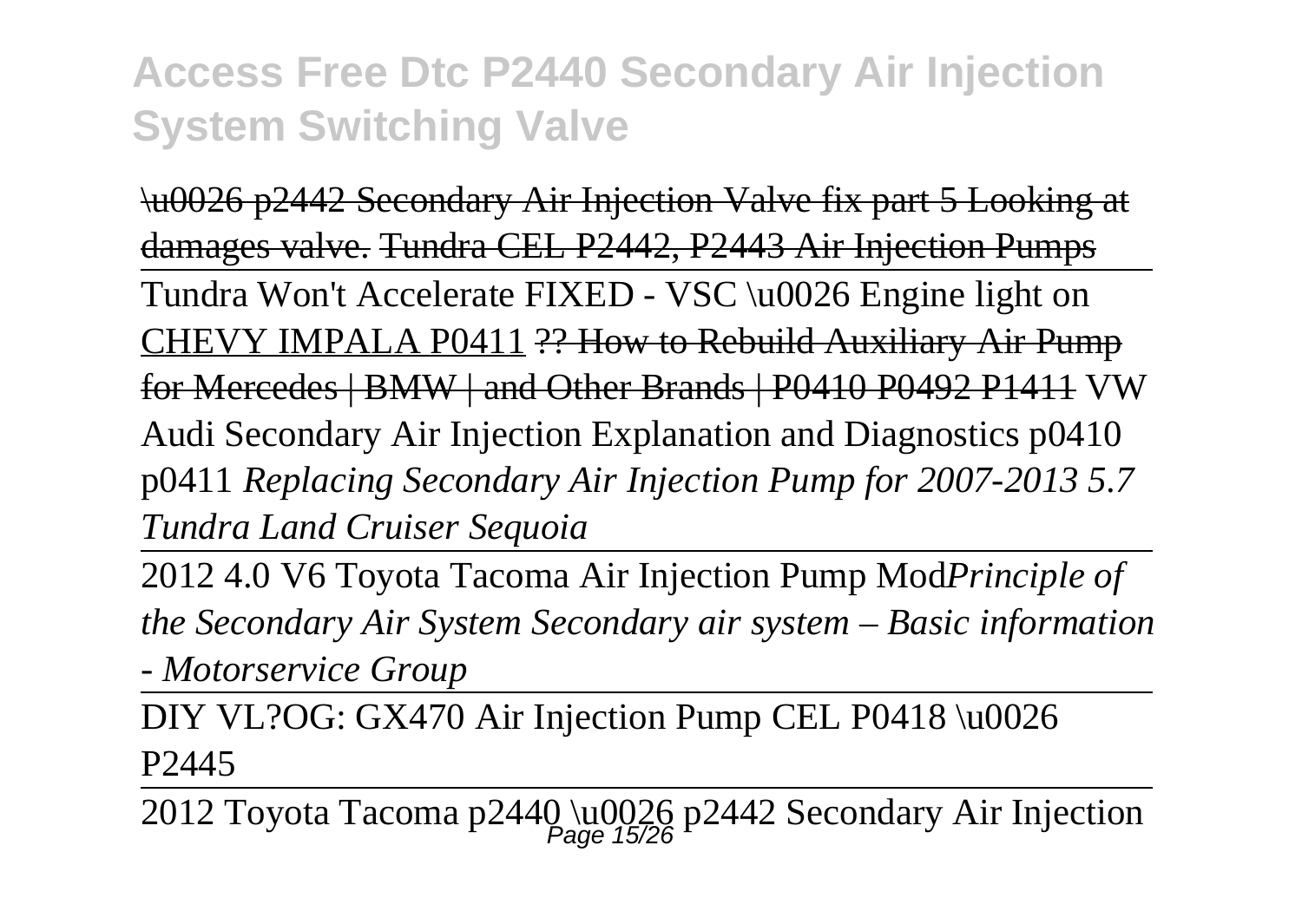Valve fix part 3 Removing Air Intake Housin*Signs of a Bad Secondary Air Injection P0418 P0411 P02445 P0410 Failure Symtoms*

SECONDARY AIR INJECTION CHECK VALVE REPLACEMENT LOCATION CHEVROLET CRUZE, SONIC Secondary Air Injection (AIR) system P0410 Can we fix it ?!? Secondary Air Injection System **Toyota Tundra AIR Injection Code P2440, P2441, P2442, P2443** *FIX CODE P2432 SECONDARY AIR INJECTION SYSTEM CHEVY, CHEVROLET, GMC, BUICK, CADILLAC DTC Jeep P106B Short Explanation*

Dtc P2440 Secondary Air Injection

Error Code P2440 is defined as Secondary Air Injection System Switching Valve Stuck Open Bank 1. This indicates a stuck open problem in the switching valve of the secondary air injection system<br>  $\frac{Page 16}{26}$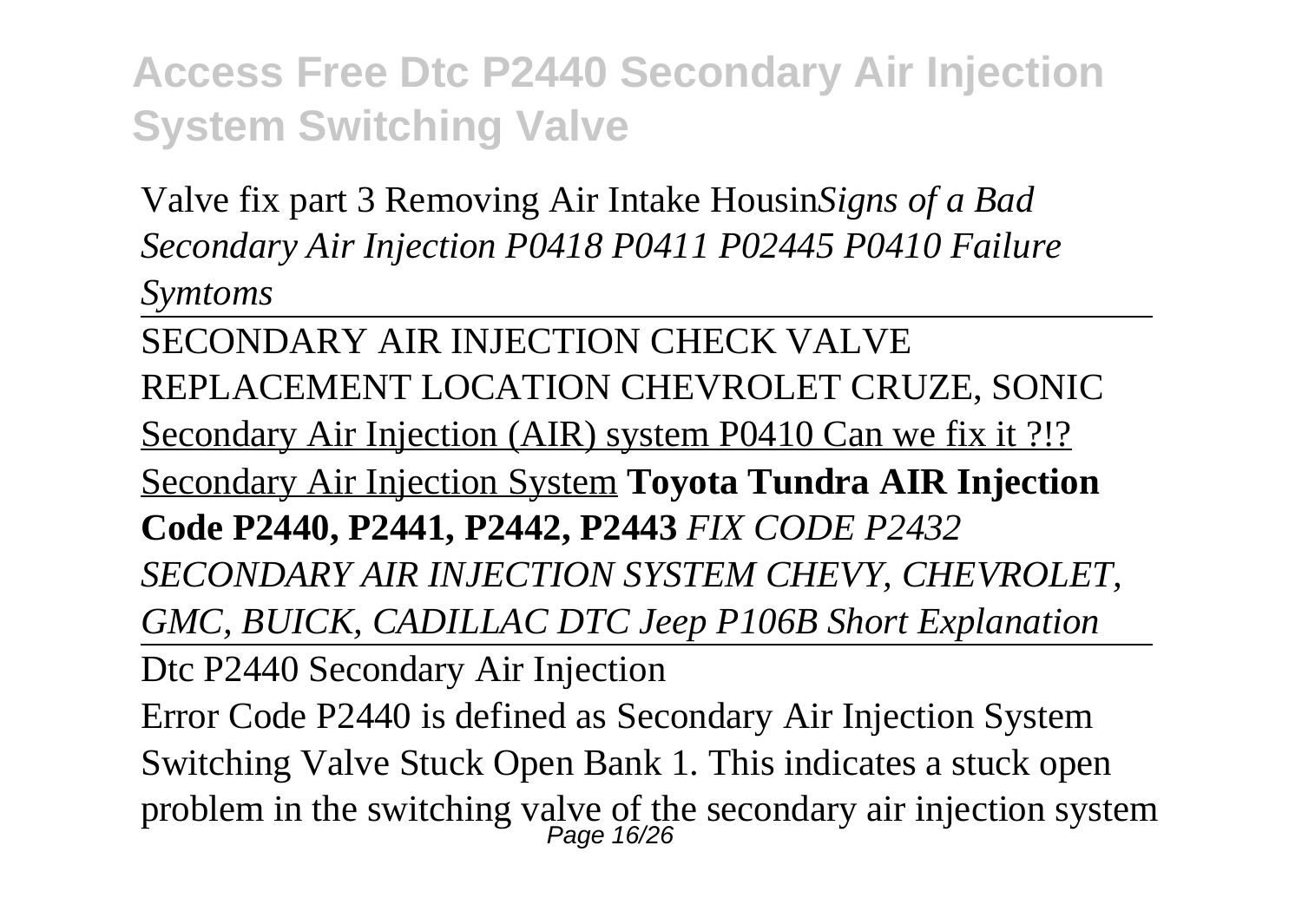in Bank 1.

Error Code P2440: Secondary Air Injection System Switching ... P2440 is a diagnostic trouble code (DTC) for "Secondary Air Injection System Switching Valve Stuck Open Bank 1". This can happen for multiple reasons and a mechanic needs to diagnose the specific cause for this code to be triggered in your situation.

P2440 OBD-II Trouble Code: Secondary Air Injection System ... How to repair P2440 code Secondary Air Injection System Switching Valve Stuck Open Bank 1 To accelerate the activation of catalyst when warming up the engine, the air injection system<br> $P_{\text{age}}$  17/26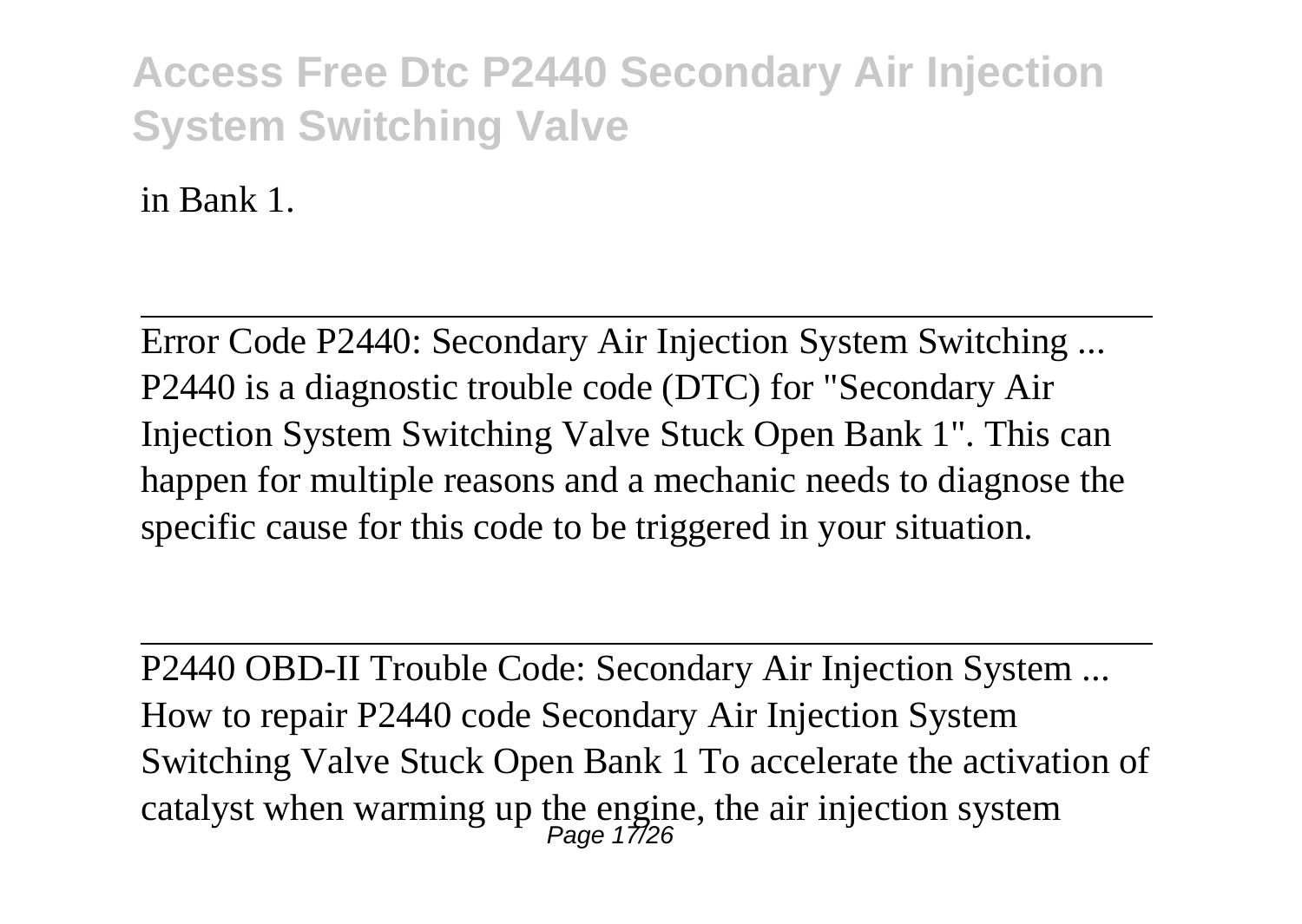pumps the secondary air to the exhaust manifold by pressure.

P2440 - Secondary Air Injection System Switching Valve ... OBD-II Code P2440 is defined as a Secondary Air Injection System Switching Valve Stuck Open The Secondary Air Injection System pumps outside fresh air into the Exhaust System during cold engine start up. This additional air helps burn up the highly rich exhaust emissions that are produced when the engine is warming up.

P2440 OBD-II: Secondary Air Injection System Switching ... Toyota P2440 Secondary Air Injection System Switching Valve Stuck Open. Description. OBD-II Trouble Code Description for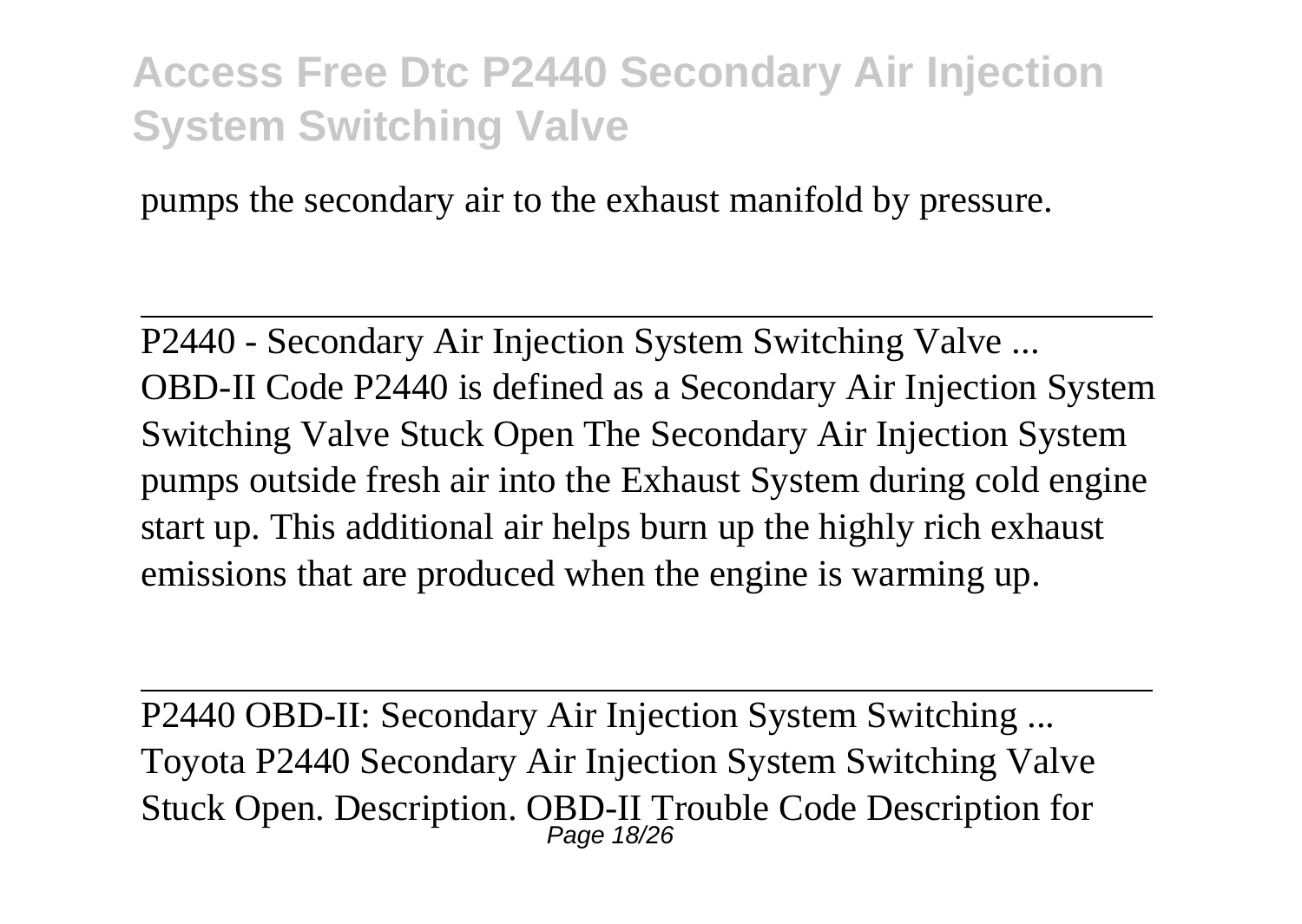P2440 Toyota. ... Previous Previous post: Toyota P2439 Secondary Air Injection System Air Flow/Pressure Sensor Circuit Intermittent/Erratic.

Toyota P2440 Secondary Air Injection System Switching ... P2440 TOYOTA Meaning To accelerate the activation of catalyst when warming up the engine, the air injection system pumps the secondary air to the exhaust manifold by pressure. The secondary air is supplied by the air pump and it is pumped to the exhaust manifold through the air switching valve.

P2440 Toyota - Secondary Air Injection System Switching ...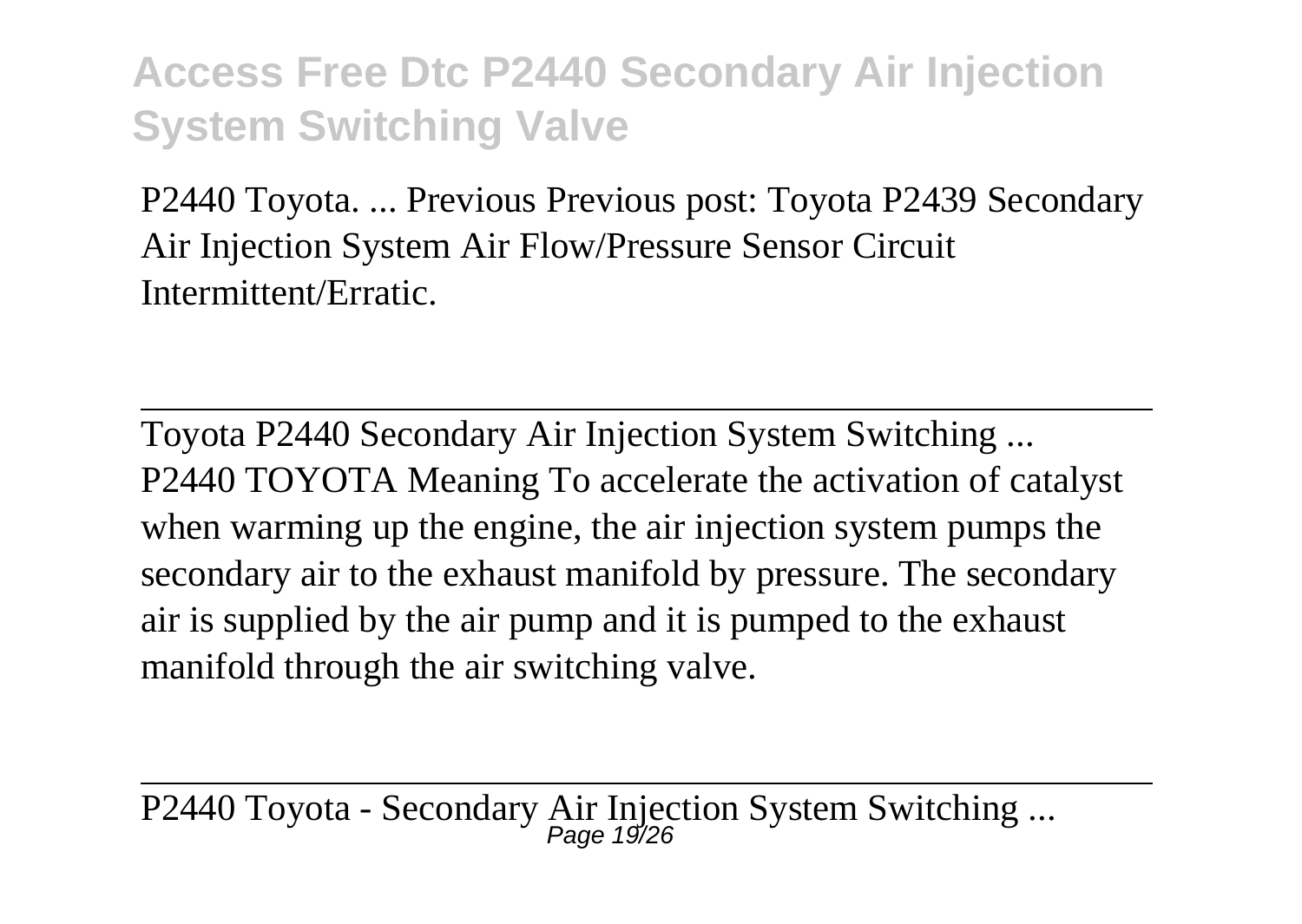Secondary Air Injection (AIR) System Valve Stuck Open Cadillac: Secondary Air Injection (AIR) System Shut-Off Valve Stuck Open Chevrolet: ... DTC P2440 has been discussed in the following consumer complaints. 2006 Buick LaCrosse Electrical System Consumer Complaints Details ...

DTC P2440 Definition, Category, Faulty System and Component P2440 TOYOTA Description To accelerate the activation of catalyst when warming up the engine, the air injection system pumps the secondary air to the exhaust manifold by pressure. The secondary air is supplied by the air pump and it is pumped to the exhaust manifold through the air switching valve.

Page 20/26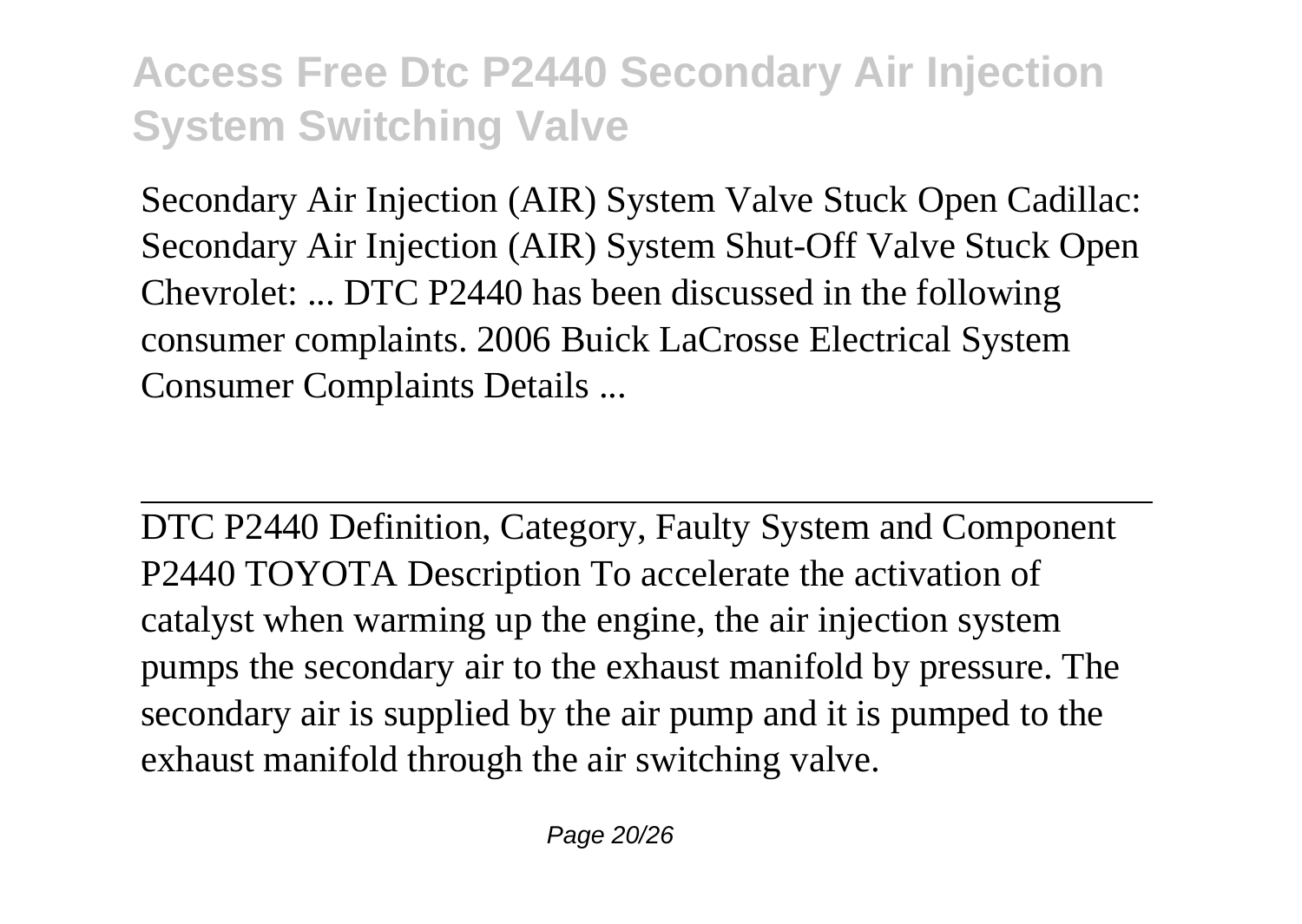P2440 TOYOTA Secondary Air Injection System Switching ... P2438 Secondary Air Injection System Air Flow/Pressure Sensor Circuit High Bank 2 So I replaced air control/switch valve for p2440. Now i have p2438 which I did not have before and other code is gone.Swapped my air pumps around and code still stays bank 2.

P2440 – Secondary air injection (AIR) switching valve ... Secondary Air injection system What is Secondary Air injection system and DTC P2440 in Toyota? The Valve Stuck Open secondary air injection system is a secondary air pump error P2440 Toyota Landcruiser. This results in an open issue for the valve of Page 21/26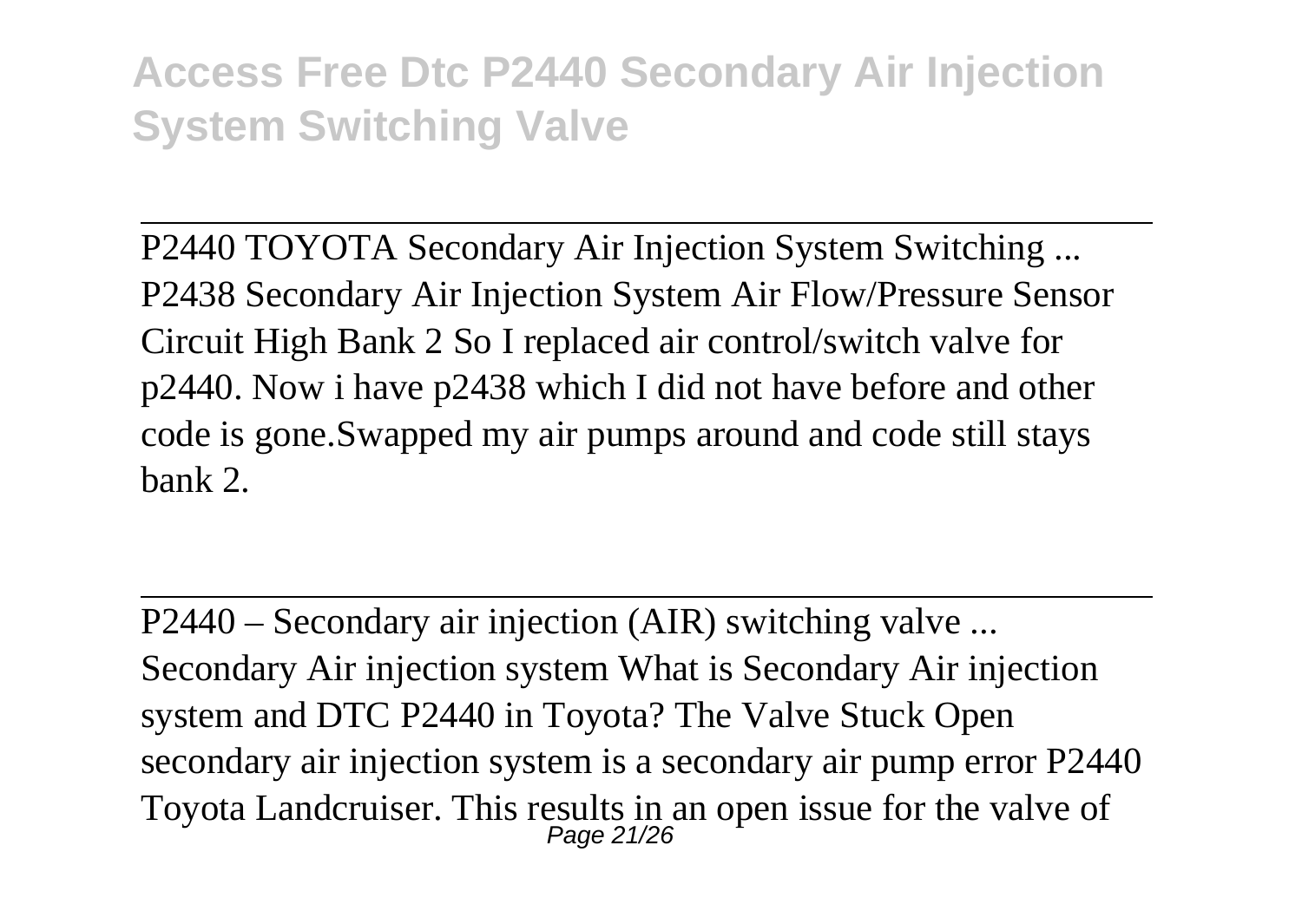the secondary air injection system.

Secondary Air injection system - Best Automobile Workshop ... Some 2012 model year Tacoma vehicles equipped with the 1GR-FE engine may exhibit a MIL "ON" condition with Diagnostic Trouble Codes (DTCs) P2440/P2442 (Secondary Air Injection System Switching Valve Stuck Open Bank 1/Bank 2). This condition may be caused by moisture intrusion into the air injection pump.

Air Injection System - Moisture Intrusion: MIL ON DTC ... P2440 CHEVROLET Description The Secondary Air Injection (AIR) System aids in the reduction of hydrocarbon exhaust  $_{Page\ 22/26}^{Page\ 22/26}$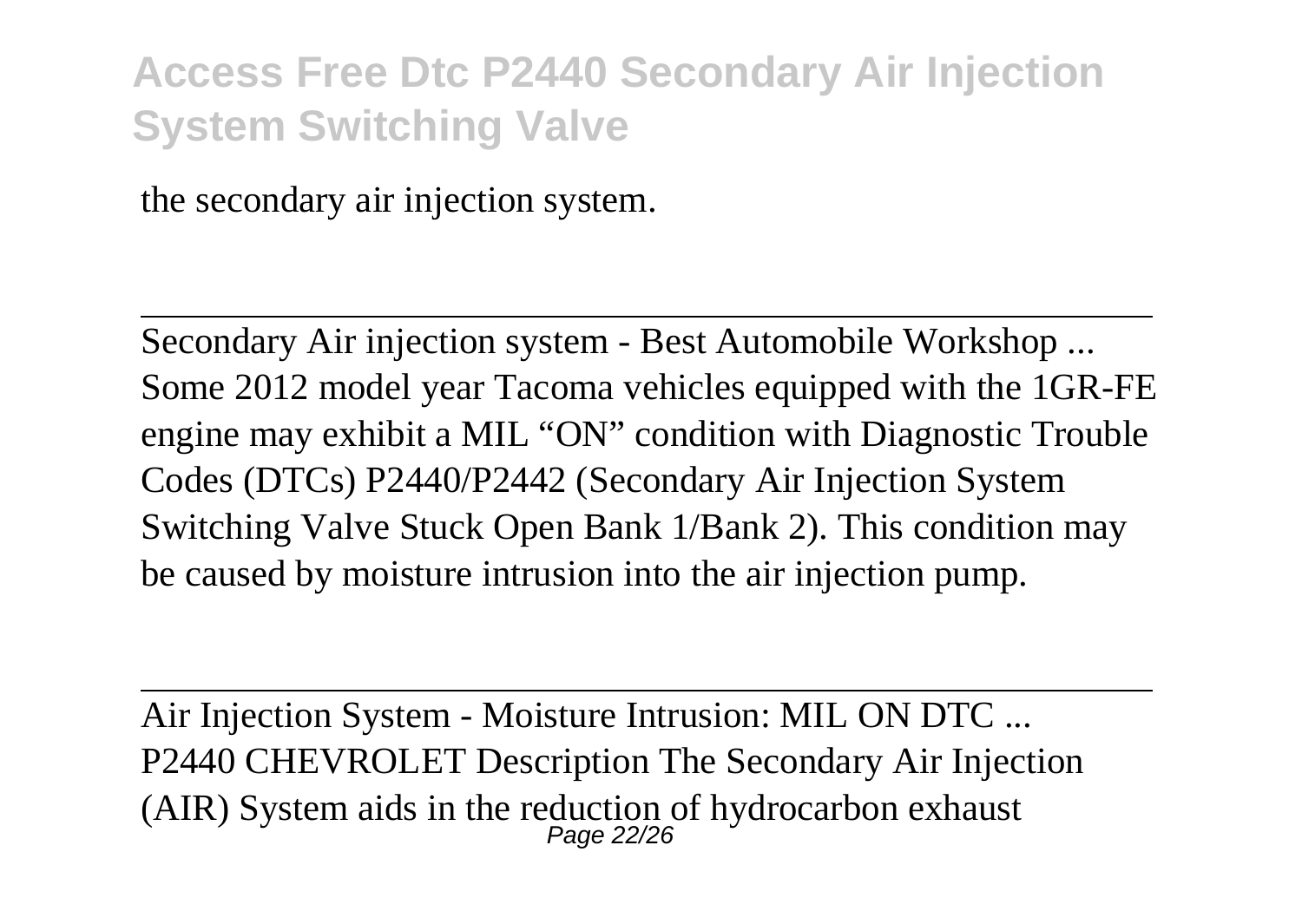emissions during a cold start-up. This occurs when the start-up engine coolant temperature (ECT) is between 5-50°C (41-122°F), and the intake air temperature (IAT) is between 5-60°C (41-140°F).

P2440 Chevrolet - Secondary Air Injection System Switching ... P2440 DTC P2440. Secondary Air Injection (AIR) System Shut-Off Valve Stuck Open . Circuit/System Description. The secondary air injection system aids in the reduction of hydrocarbon emissions during a cold start. The electric air pump forces fresh air into the exhaust stream in order to accelerate the catalyst operation. Ignition voltage is supplied directly to the secondary air injection pump relay and secondary air solenoid valve relay.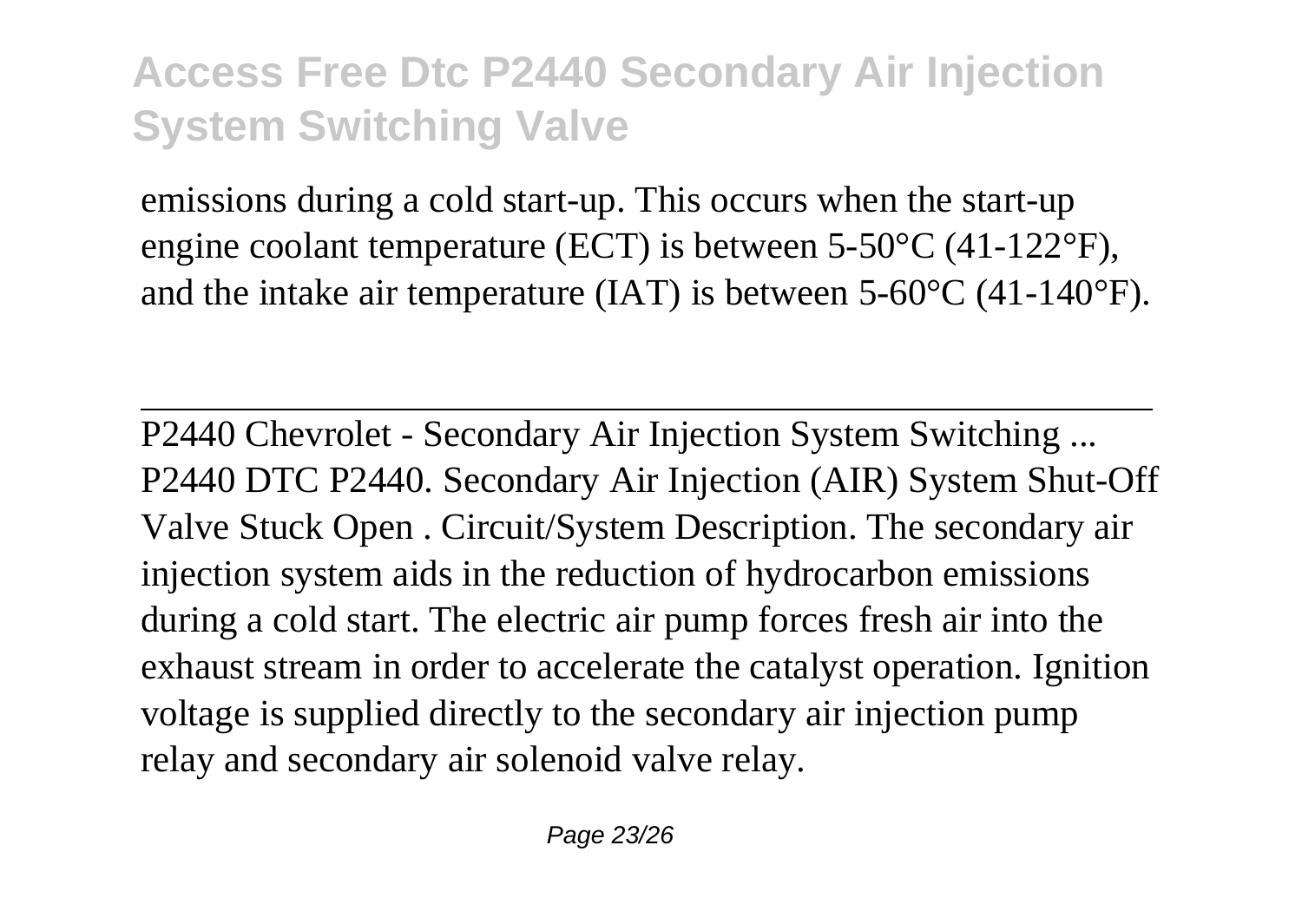I HAVE A 2010 CHEVY MALIBU 4 CYLINDER, I HAVE CODES P0411 ...

OBD-II trouble code P2430 and related codes P2431, P2432, P2433, and P2434 are associated with the secondary air injection system air flow/pressure sensor circuit bank 1. The purpose of the secondary air injection system air flow/pressure sensor circuit bank 1 is to reduce the amount of hydrocarbon exhaust emissions during engine start-up when ...

P2430 Secondary Air Injection System Air Flow/Pressure ... Refer to DTC P1441, P1444 and P2440 (See page ES-304). MONITOR STRATEGY DTC P1442 Stuck Close in Secondar y Page 24/26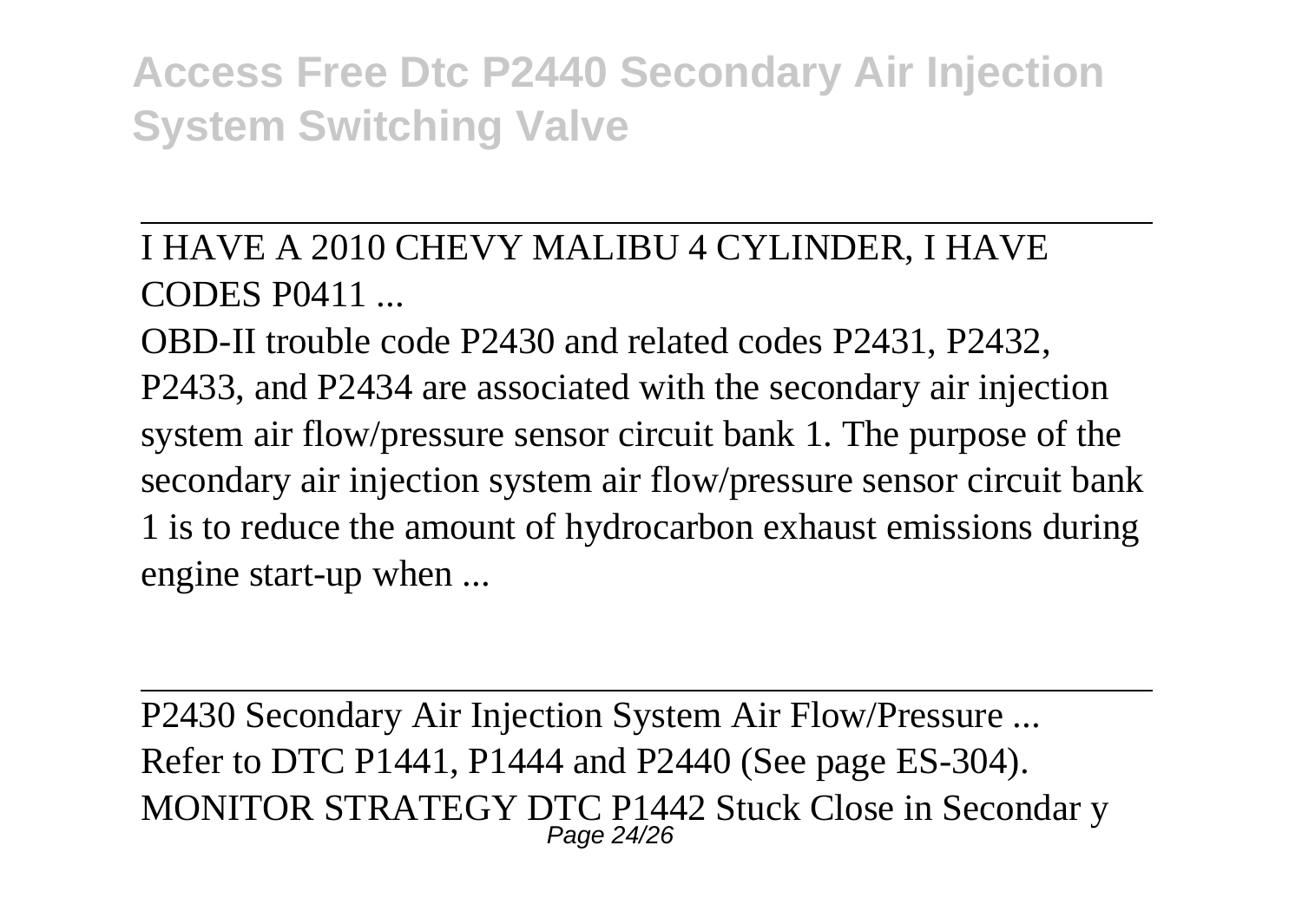Air Injection Vacuum Switching Valve Bank 1 DTC P1445 Stuck Close in Secondar y Air Injection Vacuum Switching Valve Bank 2 DTC P2441 Secondary Air Injection System Switching Valve Stuck Close Bank1 DTC No. DTC Detection Condition Trouble ...

DTC P1442 Stuck Close in Secondar y Air Injection Vacuum ... Some 2014 – 2016 model year GX 460 vehicles may exhibit a MIL "ON" condition with Diagnostic Trouble Code (DTC) P2440 (Secondary Air Injection System Switching Valve Stuck Open, Bank 1) or P2442 (Secondary Air Injection System Switching Valve Stuck Open, Bank 2) and under some conditions may enter limp mode (limited throttle input  $\sim$  25mph).